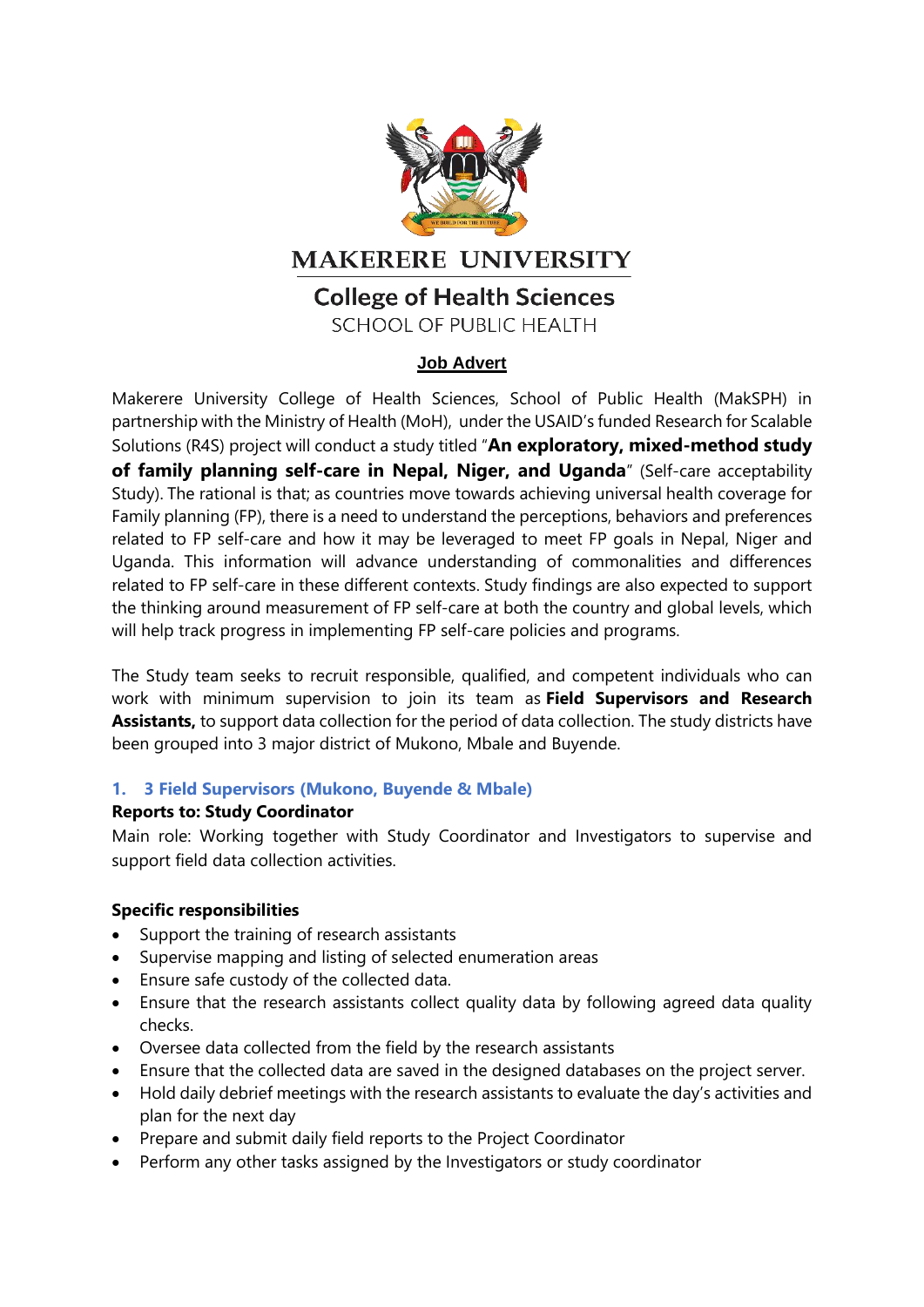#### **Minimum qualifications and requirements**

- Possess a minimum of a Bachelor's degree. Possession of a Master's degree will be an added advantage.
- Having worked in at least 2 research projects as a supervisor or similar role.
- Having experience in Mapping and listing
- Experience in Electronic Data Collection using software like Open Data Kit.
- Must possess a valid certificate in Good Clinical Practice or Human Subject Research.
- Should have at least 3 years' experience in collecting quantitative or/and qualitative health research. Experience in costing studies is an added advantage.
- Excellent interpersonal and communication skills.
- Highly organized and attentive to detail
- Must be willing to work beyond official working hours in the field
- Ability to lead and to work well in a team
- Willingness to work in fast-paced and occasionally demanding environment
- Ability to fluently speak and read Luganda, Lusoga or Lumasaba

**Duration:** This appointment will be valid for the period of data collection and shall be automatically terminated after.

**2. Job title: Research Assistants (14 Female: 5 Mbale, 5 Mukono & 4 Buyende) & (6 Male: 2 Mbale, 2 Mukono & 2 Buyende)**

## **Report to: Field supervisor who then reports to the Study Coordinator**

**Main role**: Working together with Researchers, Field Supervisors, Study Coordinator, and Investigators to collect data and ensure successful implementation of the study.

## **Key Specific Responsibilities**

- Attend all interviewer training and pre testing sessions.
- Screen the selected participants and obtain written informed consent
- Perform field data collection and management activities including completing interviews.
- Correctly enter all interview information in the software using the provided gadgets
- Ensure safe custody of both manual and digital data collected and follow all quality checks provided
- Conduct timely follow-up of study participants
- Provide the study team with daily updates on data collection and participate in the development of daily field report
- Prepare data collection forms, devices for data collection, supplies and equipment
- Ensuring consistency of participant identification numbers (PIDs) for all data and labels
- Perform any other duties relevant to this position as may be assigned from time to time through the field supervisor
- Adhere to COVID19 infection prevention and control measures as articulated in the study's COVID19 risk mitigation plan and as guided by Ministry of Health.